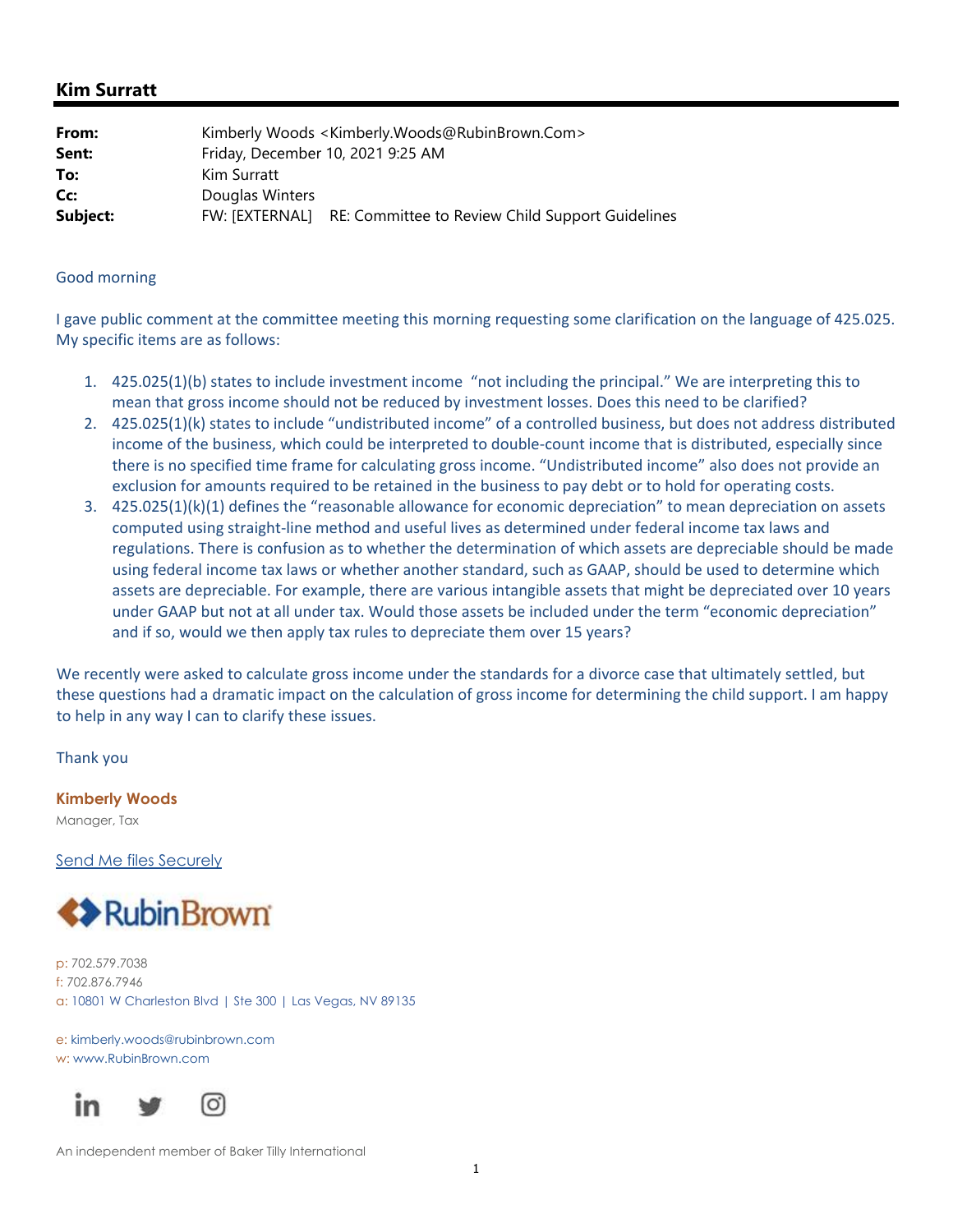**From:** Douglas Winters <Douglas.Winters@RubinBrown.Com> **Sent:** Tuesday, December 7, 2021 1:25 PM **To:** Kimberly Woods <Kimberly.Woods@RubinBrown.Com> **Subject:** FW: [EXTERNAL] RE: Committee to Review Child Support Guidelines

Kim,

Are you interested?

Best regards,

Douglas S. Winters, CPA RubinBrown LLP 702.415.2112 (main) 702.579.7043 (direct) 702.876.7946 (fax) 10801 W. Charleston Blvd | Suite 300 | Las Vegas, NV 89135 Please click here to: **Send Me Files Securely**

**From:** Kim Surratt <kim@surrattlaw.com> **Sent:** Tuesday, December 7, 2021 1:22 PM **To:** Douglas Winters <Douglas.Winters@RubinBrown.Com>; Cathy Kaplan <ckaplan@dwss.nv.gov>; shfisher@dwss.nv.gov **Subject:** RE: [EXTERNAL] RE: Committee to Review Child Support Guidelines

The next hearing is this Friday. The information is on the DWSS website. I suggest making a comment during "public comment" to allow for it to be placed on the next agenda.

## **Best regards,**



**Kimberly Surratt, Esq.** Phone: 775-636-8200 3705 Lakeside Drive, Reno, NV 89509 Web: www.LawyersForFamilies.com **President, Nevada Justice Association Board Member, Academy of Adoption and Assisted Reproductive Attorneys Past Chair, State Bar of NV Family Law**

**Section**

**CONFIDENTIALITY NOTICE:** EMAIL TRANSMISSIONS MAY NOT BE SECURE. THIRD PARTIES CAN AND DO INTERCEPT EMAIL. YOU ASSUME THE RISK THAT ANY CONFIDENTIAL OR PRIVILEGED INFORMATION MAY BE INTERCEPTED AND VIEWED BY THIRD PERSONS. EMAIL CAN BE ALTERED. THIS OFFICE CANNOT GUARANTEE THE INTEGRITY OF THIS COMMUNICATION. **DISCLAIMER:** THE INFORMATION IN THIS E‐MAIL IS PROTECTED BY ATTORNEY‐CLIENT PRIVILEGE. IT IS CONFIDENTIAL, INTENDED ONLY FOR THE USE OF THE INDIVIDUAL OR ENTITY NAMED ABOVE. IF YOU ARE NOT THE INTENDED RECIPIENT, YOU ARE HEREBY NOTIFIED THAT ANY DISTRIBUTION OR COPY OF THIS COMMUNICATION IS STRICTLY PROHIBITED. IF YOU HAVE RECEIVED THIS COMMUNICATION IN ERROR, PLEASE NOTIFY US BY TELEPHONE, AT 775‐636‐8200 THANK YOU.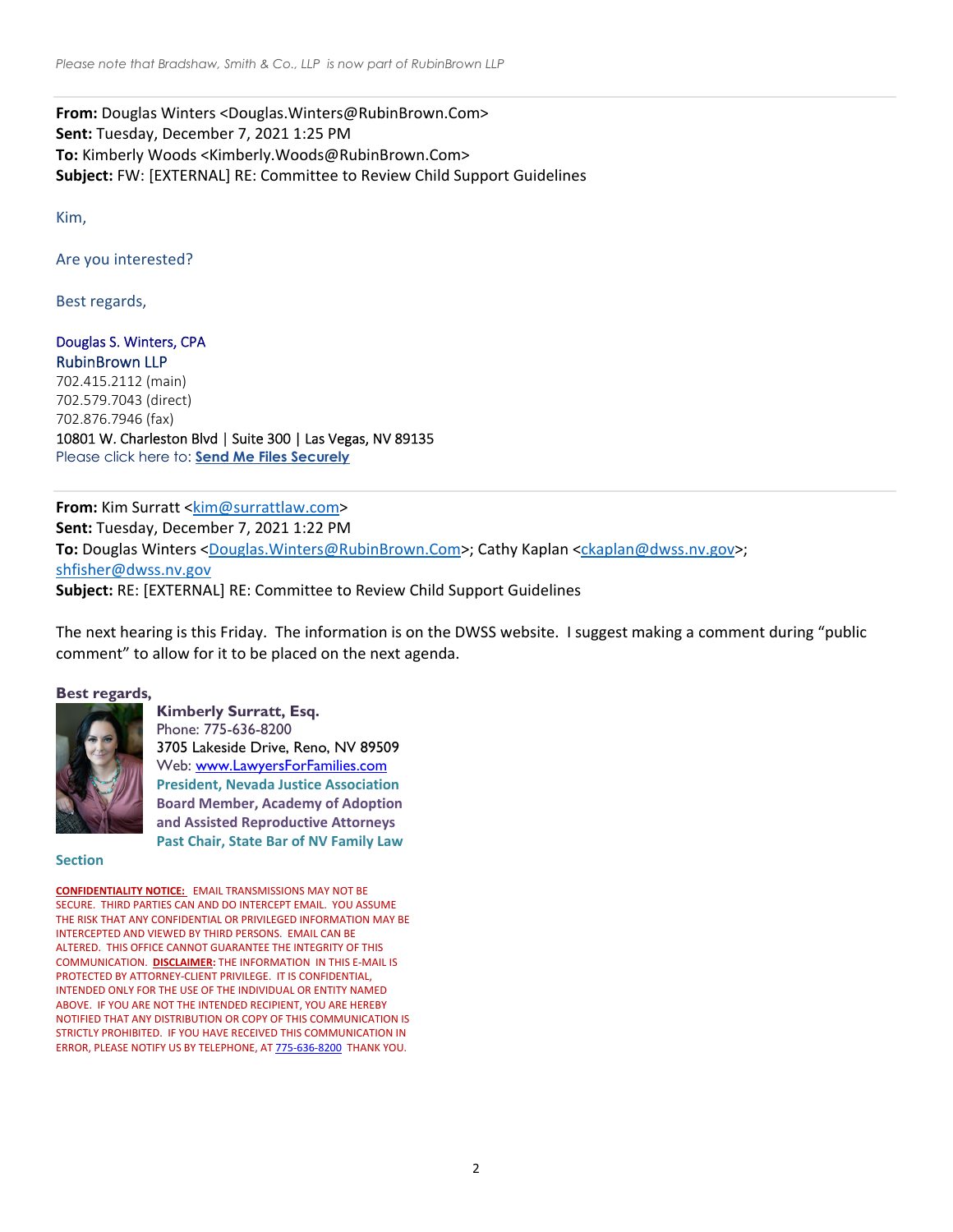**From:** Douglas Winters <Douglas.Winters@RubinBrown.Com> **Sent:** Tuesday, December 07, 2021 1:02 PM **To:** Kim Surratt <kim@surrattlaw.com>; Cathy Kaplan <ckaplan@dwss.nv.gov>; shfisher@dwss.nv.gov **Subject:** RE: [EXTERNAL] RE: Committee to Review Child Support Guidelines

Kim,

Thank you for your response. While working on a case, that has settled, to determine gross income pursuant to NAC 425.025, it seems, at least from an accounting / financial perspective, there might be an opportunity to clarify some of the wording. If there will be any future workshops, agenda topics, or discussions regarding gross income, I, or one of my colleagues, would be interested in participating.

Best regards,

Douglas S. Winters, CPA RubinBrown LLP 702.415.2112 (main) 702.579.7043 (direct) 702.876.7946 (fax) 10801 W. Charleston Blvd | Suite 300 | Las Vegas, NV 89135 Please click here to: **Send Me Files Securely**

**From:** Kim Surratt <kim@surrattlaw.com> **Sent:** Tuesday, December 7, 2021 11:35 AM To: Douglas Winters <Douglas.Winters@RubinBrown.Com>; Cathy Kaplan <ckaplan@dwss.nv.gov>; shfisher@dwss.nv.gov **Subject:** [EXTERNAL] RE: Committee to Review Child Support Guidelines

Hello Douglas:

I am the chair of the Committee to Review Child Support Guidelines. Your email below was forwarded to me from DWSS. Please know that the committee does not serve a function as legal advisors for such questions. DWSS has placed all of the agendas and minutes from our meetings on their website to serve the role of providing the intent and background on the decisions of the committee. Please know that the meeting recordings are being worked on by DWSS right now and only a couple are posted so far. Here is a link to the materials for your review: cs\_meeting\_minutes (nv.gov).



**Kimberly Surratt, Esq.** Phone: 775-636-8200 3705 Lakeside Drive, Reno, NV 89509 Web: www.LawyersForFamilies.com **President, Nevada Justice Association Board Member, Academy of Adoption and Assisted Reproductive Attorneys Past Chair, State Bar of NV Family Law**

**Section**

**CONFIDENTIALITY NOTICE:** EMAIL TRANSMISSIONS MAY NOT BE SECURE. THIRD PARTIES CAN AND DO INTERCEPT EMAIL. YOU ASSUME THE RISK THAT ANY CONFIDENTIAL OR PRIVILEGED INFORMATION MAY BE INTERCEPTED AND VIEWED BY THIRD PERSONS. EMAIL CAN BE ALTERED. THIS OFFICE CANNOT GUARANTEE THE INTEGRITY OF THIS COMMUNICATION. **DISCLAIMER:** THE INFORMATION IN THIS E‐MAIL IS PROTECTED BY ATTORNEY‐CLIENT PRIVILEGE. IT IS CONFIDENTIAL, INTENDED ONLY FOR THE USE OF THE INDIVIDUAL OR ENTITY NAMED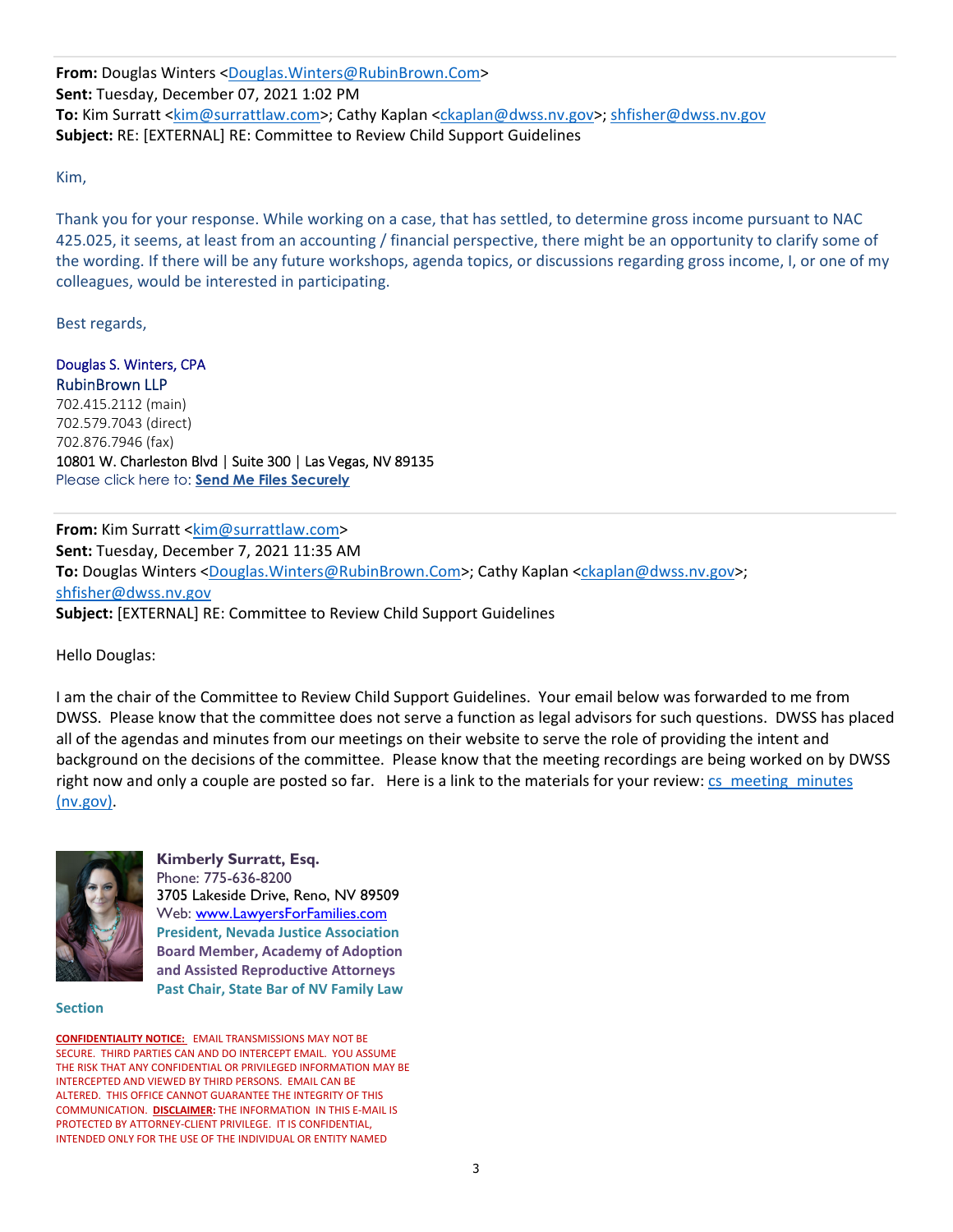**From:** Douglas Winters <Douglas.Winters@RubinBrown.Com> **Sent:** Monday, November 29, 2021 11:15 AM **To:** Steve H. Fisher <shfisher@dwss.nv.gov> **Subject:** Committee to Review Child Support Guidelines

Hello Mr. Fisher,

I have been asked to compute "gross income" pursuant to NAC 425.025 and have a question regarding "economic depreciation." I see that pursuant to NRS 425, there is a "Committee to Review Child Support Guidelines".

Is there a committee member that may be familiar with the intent of how to comply with NAC 425.025(k)(1) "economic depreciation"?

If so, would you mind sending me the person(s) contact information?

Best regards,

Douglas S. Winters, CPA RubinBrown LLP 702.415.2112 (main) 702.579.7043 (direct) 702.876.7946 (fax) 10801 W. Charleston Blvd | Suite 300 | Las Vegas, NV 89135 Please click here to: **Send Me Files Securely**

Any federal tax advice contained in this communication (including any attachments): (i) is intended for your use only; (ii) is based on the accuracy and completeness of the facts you have provided us; and (iii) may not be relied upon to avoid penalties.

RubinBrown LLP is a member of the global network of Baker Tilly International Ltd., the members of which are separate and independent legal entities.

This message may contain information that is confidential. Unauthorized forwarding, copying, printing, distribution, or any other unauthorized use of the information in this message is prohibited. If you believe you are not the intended recipient of the message, please notify the sender by return email and delete this message.

Any federal tax advice contained in this communication (including any attachments): (i) is intended for your use only; (ii) is based on the accuracy and completeness of the facts you have provided us; and (iii) may not be relied upon to avoid penalties.

RubinBrown LLP is a member of the global network of Baker Tilly International Ltd., the members of which are separate and independent legal entities.

This message may contain information that is confidential. Unauthorized forwarding, copying, printing, distribution, or any other unauthorized use of the information in this message is prohibited. If you believe you are not the intended recipient of the message, please notify the sender by return email and delete this message.

Any federal tax advice contained in this communication (including any attachments): (i) is intended for your use only; (ii) is based on the accuracy and completeness of the facts you have provided us; and (iii) may not be relied upon to avoid